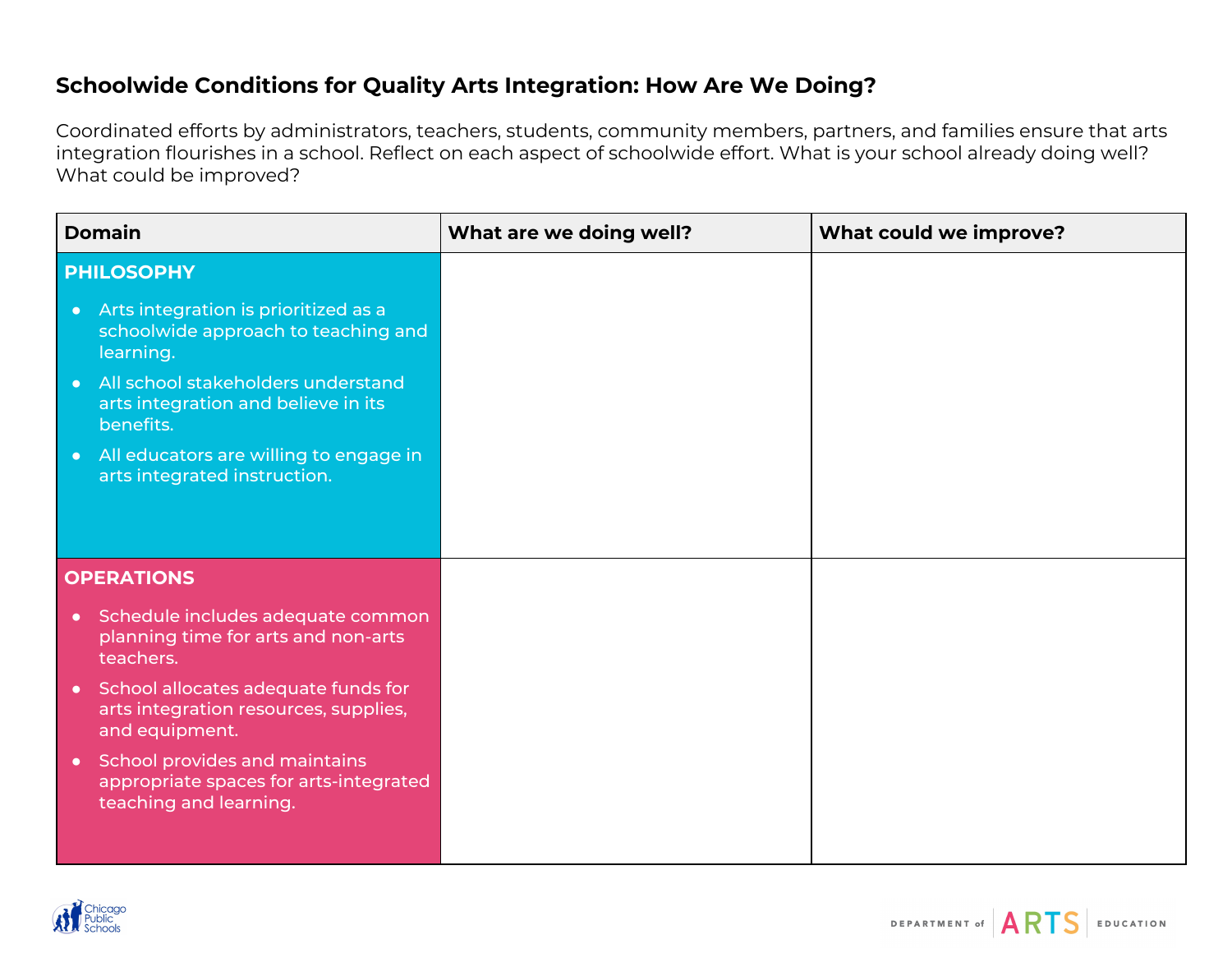|                       | <b>Domain</b>                                                                                                        | What are we doing well? | What could we improve? |
|-----------------------|----------------------------------------------------------------------------------------------------------------------|-------------------------|------------------------|
|                       | <b>INSTRUCTION</b>                                                                                                   |                         |                        |
| $\bullet$             | Arts and non-arts teachers co-plan<br>and deliver standards-based<br>arts-integrated units.                          |                         |                        |
| $\bullet$             | Non-arts teachers meaningfully<br>employ arts techniques and<br>approaches in their classrooms.                      |                         |                        |
| $\bullet$             | Regular arts instruction is<br>standards-based and reflects best<br>practices.                                       |                         |                        |
| $\bullet$             | Staff regularly engage in arts<br>integration professional learning.                                                 |                         |                        |
| <b>SUSTAINABILITY</b> |                                                                                                                      |                         |                        |
|                       | Potential new staff are evaluated on<br>knowledge of and willingness to<br>engage in arts integration.               |                         |                        |
| $\bullet$             | New staff receive adequate<br>onboarding and professional learning<br>to evolve their arts integration<br>practices. |                         |                        |
|                       | Arts integration efforts are distributed<br>across the school to avoid "siloing" of<br>practices and workload.       |                         |                        |